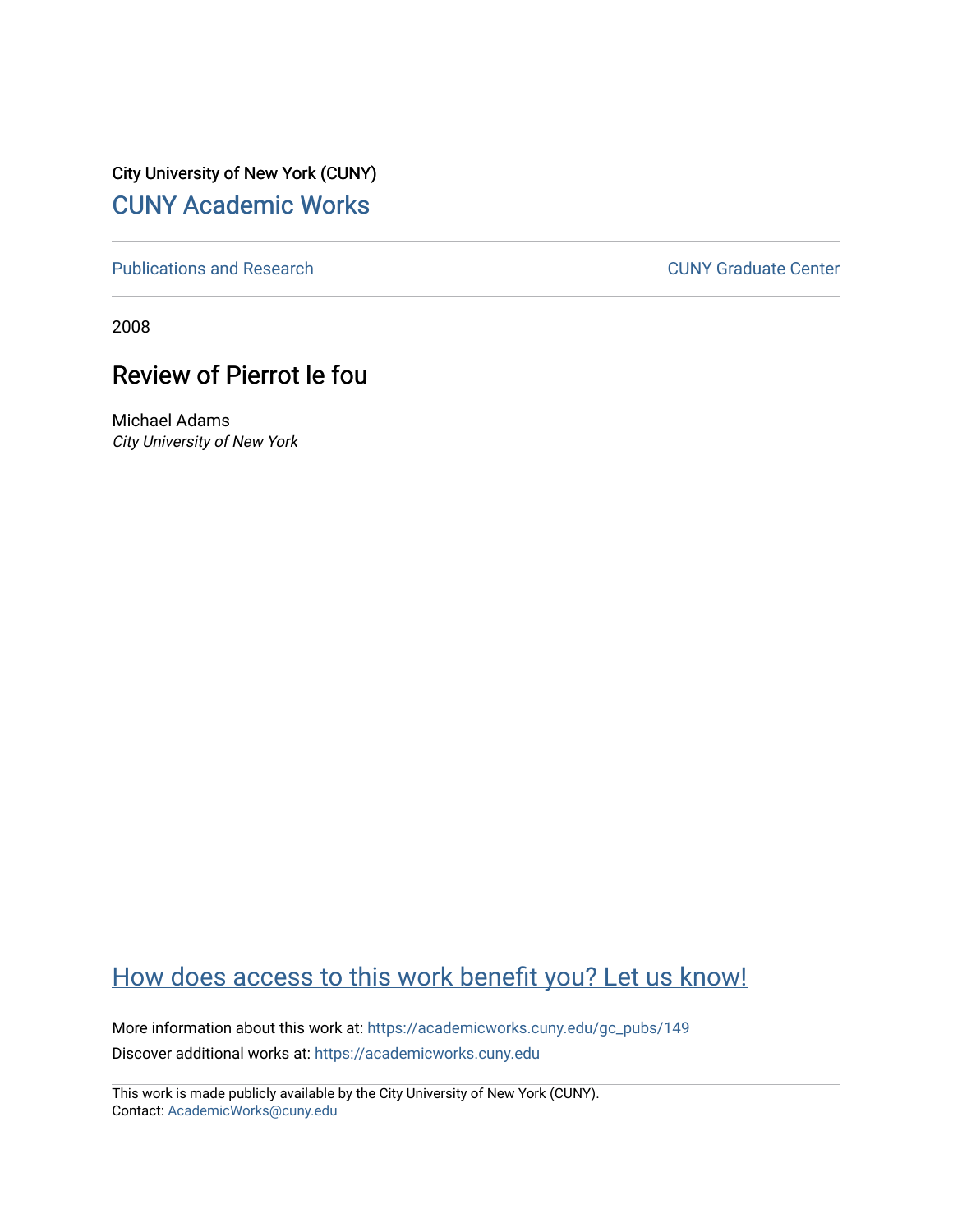Pierrot le fou (Criterion, 2.19.2008)

"Film is like a battleground: love, hate, action, violence, death. In one word: emotion." Samuel Fuller's famous epigram during his cameo in Jean-Luc Godard's *Pierrot le fou* is a concise summary of the film itself. Not only does it have love, hate, etc., but it is a battleground on two fronts: Godard's attempt to break away from genres and his need to exorcise Anna Karina, his frequent star and the wife who was divorcing him. Even without background about the turbulent Godard marriage, *Pierrot le fou* is fascinating. With this knowledge, approached from many angles in the excellent-as-always Criterion extras, the film has an emotional subtext that would not otherwise be evident.

Loosely based on *Obsession* by the crime writer Lionel White, also the source of Kubrick's *The Killing*, *Pierrot le fou*, released in 1965, began production without a script, with Godard writing the next day's scenes the night before. Though it has often been thought to have been improvised, Karina claims that every word spoken by the characters was composed by Godard. One of the many joys of la nouvelle vague is that even highly structured narratives can seem spontaneous.

For his story of a runaway couple, Godard initially envisioned a Humbert Humbert-Dolores Haze-like pairing, with Richard Burton and French pop star Sylvie Vartan. When neither proved available, he had to settle for Karina and Jean-Paul Belmondo, thereby gaining a completely different perspective on his story. Belmondo is Ferdinand Griffon, a bored bourgeoise, who impulsively runs off with Marianne Renoir, his babysitter as well as his former lover. Godard has said that he was inspired by Fritz Lang's *You Only Live Once*, itself inspired by Bonnie Parker and Clyde Barrow. (See Mark Harris' brilliant *Pictures at a Revolution* for Godard's connection to *Bonnie and Clyde*.)

Though early Godard films such as *Breathless*, *A Woman Is a Woman*, and *Alphaville* were inspired by Hollywood genre movies, they are hardly slavish imitations of film noir, musicals, and science fiction. With *Pierrot le fou* he more obviously strives to subvert the conventions of crime movies, shooting most of the film in bright daylight, injecting humor with unexplained corpses lying about, making a car theft deliberately boring, and turning the tragic conclusion into a joke. The presence of thugs trying to recover stolen loot is almost an afterthought. All of these measures announce that Godard is outgrowing his Hollywood mentors and wants to do something more personal, if not political, as he did beginning with *[Masculin feminin](http://www.media-party.com/discland/2005/09/masculin-feminin.html)*.

Then there is Karina, who married Godard in 1961 and starred in five of his previous films. The extras are vague about why the marriage went bad, suggesting that Karina was tired of being the director's muse. In *Pierrot le fou* he seems torn between loving her and needing to vanquish her from his life, creating an emotional distance, if not vacuum, in the Marianne-Ferdinand